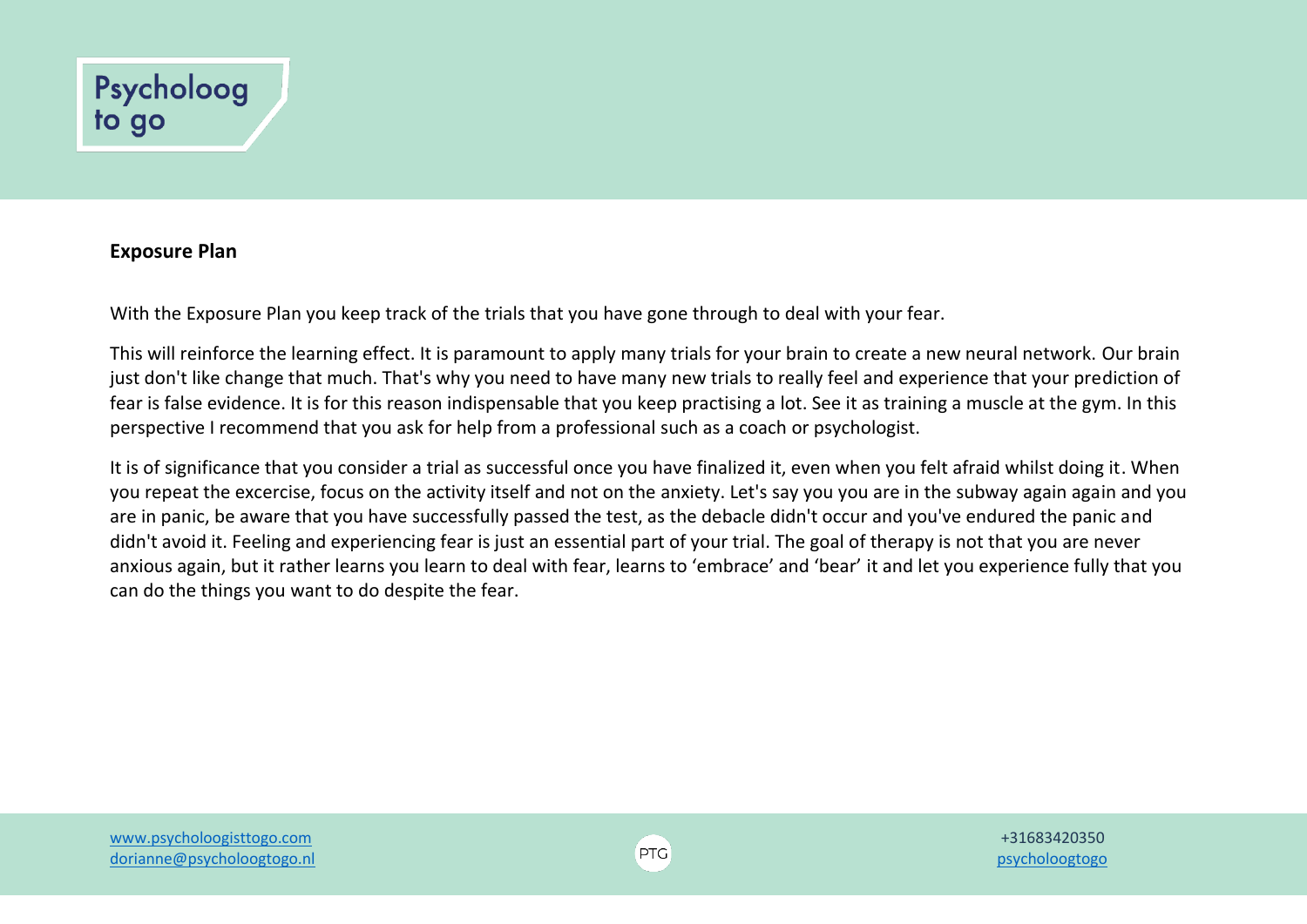## Psycholoog to go

Tips:

- Consult someone from your inner circle and explain which trials you intend to work out, in order for this person to motivate you to continue folding out your plan. This specific person can act as your help for support and serve as a carrier of a 'big stick'. You may consider practicing it together first before you are doing it on your own.
- A trial cannot fail. As you have investigated closely what could happen when you face your fear and experience whether your fearful prediction of anxiety is real or not.
- Taking small steps are also valuable steps. Keep complimenting and rewarding yourself even if the step feels tiny to you. What matters is that you keep moving towards your goal. It is preferable to take a small step that succeeds rather than a step that is too large and fails as a result.
- Use this form to review the conclusions to create more confidence and get extra motivation.
- Once you have overcome a fear, take a picture of yourself. Hang this picture as a strong reminder and proof that you can coop with your situations.

Keep practicing and doing your trials! It's like training a muscle in a work out. You can do it!